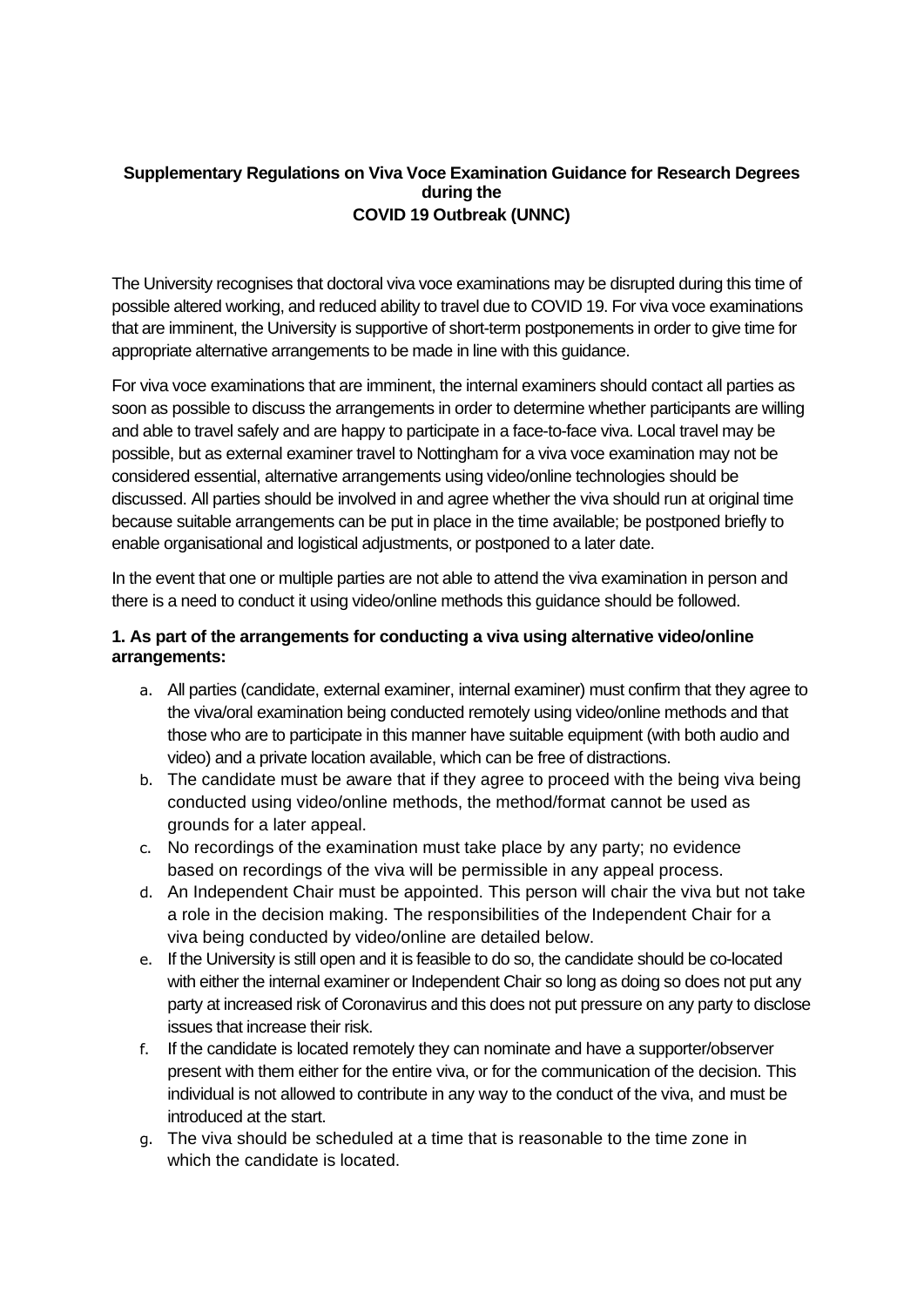#### **2. Technological considerations**

- a. It is recommended that the viva be conducted using Microsoft Teams or Skype, however consideration can be given to other applications especially if the participants are more familiar with these. If there is no agreement on a common platform/application that can be used, the viva should be postponed.
- b. The technology must support video and audio connections and as part of agreeing to conduct the viva remotely the parties must confirm that they have a relevant equipment and that it is plugged in to maintain battery life.
- c. The video must commence using both video and audio, however video does not need to be maintained by all parties throughout. For example the Chair may not require video throughout and it should be noted that maintaining active video engagement may be difficult, if there is also a need simultaneously consult an online version of the thesis.
- d. If there is a failure in the connection/technology attempts should be made to re-connect. In the event of a serious or protracted breakdown in the connection or quality of the connection of more than 20 minutes the viva should be halted. However, if it is clear before 20 minutes are up that re-connection cannot be made or is unlikely the viva should be halted.
- e. The decision as to whether to halt a viva should be made by the Independent Chair. How to make the decision as to whether the viva is postponed, re-convened or concluded is covered in section 4.

# **3. Before the viva**

- a. The external and internal examiners' separate pre-viva reports **must** have been submitted in advance of the viva and shared with the Chair.
- b. Any presentation that the candidate is expected to make as part of the viva must be sent in advance to the Independent Chair who is responsible for sharing it with the examiners. The purpose of this is to facilitate all parties having the presentation ready to view during the viva, rather than to assess it in advance.

# **4. During the viva**

a. The purpose of the viva and its conduct should remain as per the standard guidance in the Quality Manual:

*The viva will normally include questions designed to ascertain that the thesis embodies the candidate's own research. It will test the candidate's general comprehension of the field of study within which the subject of the thesis falls. It will test the candidate's acquaintance with the general literature of the subject, knowledge of the relation of the work to the wider field of which it is a part, and the respects in which the work advances, modifies, or otherwise affects this wider field of scholarship.*

b. If the viva has to be halted due to a breakdown in the connection or quality of the connection, the Independent Chair should consult with the examiners via an alternative method (e.g. telephone). The examiners should decide whether there is a need to reconvene at another date or whether sufficient discussion had taken place by the point of the communication loss that further examination would not change their decision. In arriving at such a decision, the examiners should take into account the requirements and outcomes of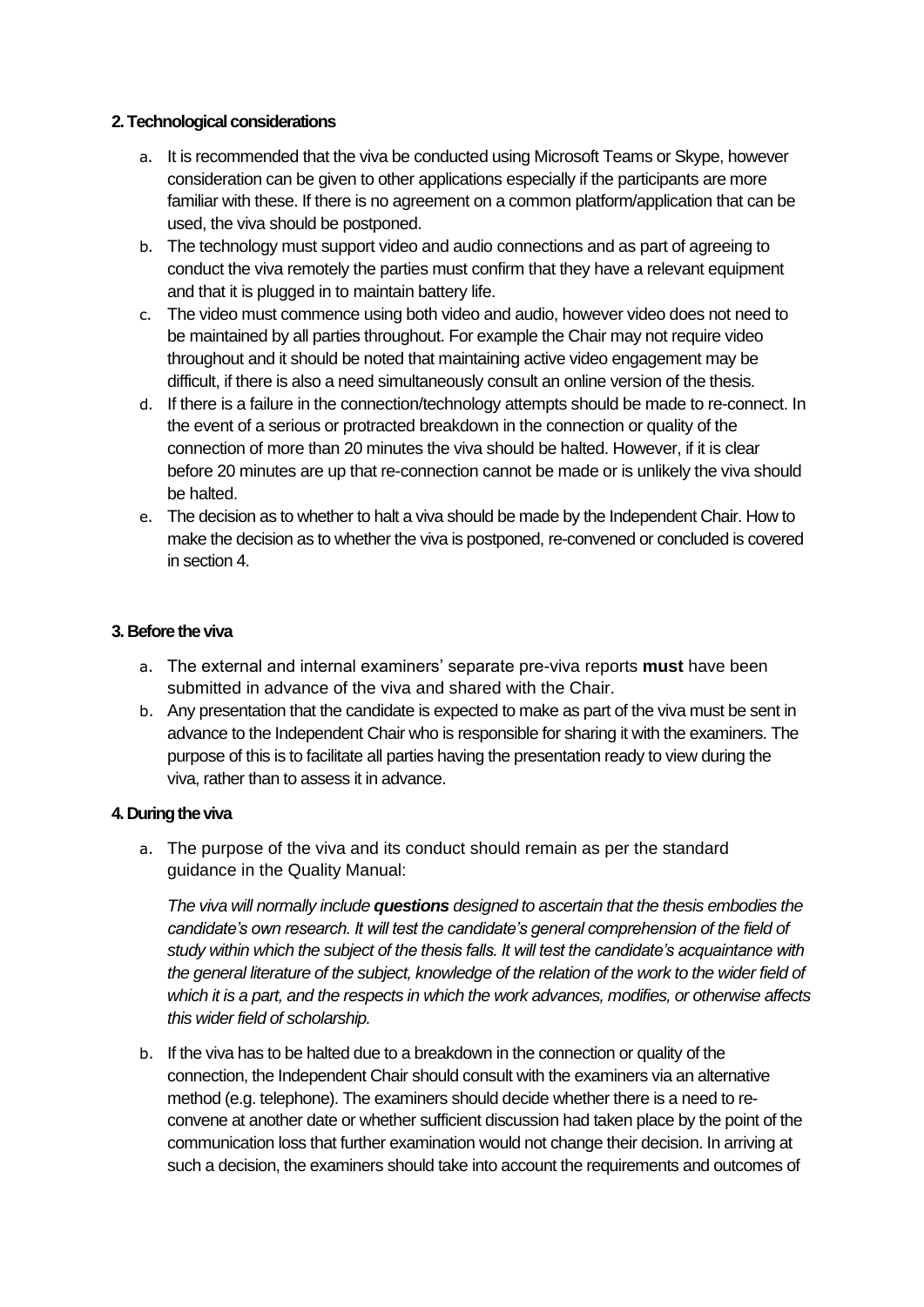a doctoral degree and not the extent to which they had covered the contents of the thesis. If it is agreed that the viva needs to be re-scheduled this should be at a mutually agreed time for all parties. The Independent Chair should communicate the outcome of this decision to the candidate as soon as possible.

## **5. External and Internal examiner discussion**

- a. In order that the examiners can discuss the candidate's performance, the candidate must leave the video/conference call and the Independent Chair must confirm that this has happened. The candidate should be advised how they will be contacted to invite them back into the video/online meeting and given an approximate time when this will happen.
- b. It is recommended that the examiners and Independent Chair consider whether a separate video/conference call meeting would be preferable to continuing in the one in which the viva has taken place.
- c. The Independent Chair must be party to the post viva discussion to ensure that any decisions are based solely on the candidate's performance and do not reflect issues related to the format of the viva.

## **6. Communication of the decision**

- a. The candidate should be contacted and invited to re-join the video/online meeting. They may be accompanied by a supporter/observer.
- b. Candidates should be informed of the outcome of their examination as soon as possible. The possible outcomes and procedures to be followed are the same as for a standard viva.
- c. The communication of outcomes should be sensitive to the fact that the doctoral examination is the most significant culmination of the candidate's work and that the normal support and activities surrounding this rite of passage are likely to be disrupted when the candidate is in a different location to the examiners.

# **The responsibilities of the Independent Chair are to:**

- Preside over the viva proceedings in order to ensure consistency between different vivas and particularly to ensure consistency in the conduct of vivas conducted using video/online format as compared to those conducted under normal circumstances.
- Ensure that any post viva decisions and comments are based solely on the candidate's performance and do not reflect issues related to the video/online format of the viva.
- Provide an additional viewpoint if the conduct of the viva should become the subject of a student appeal.
- Confirm that all parties are comfortable with the arrangements and that the candidates and the examiners can see and hear each other clearly.
- Make clear the expectations indicating the likely duration, the ability of the candidate and examiners to request brief breaks if necessary, and ensuring that all parties have everything to hand that they require.
- Actively monitor the quality of the connection, and in the case of occasional breakdowns/pauses in either the video or the audio link ensure that any discussion is repeated and that no misunderstanding has occurred.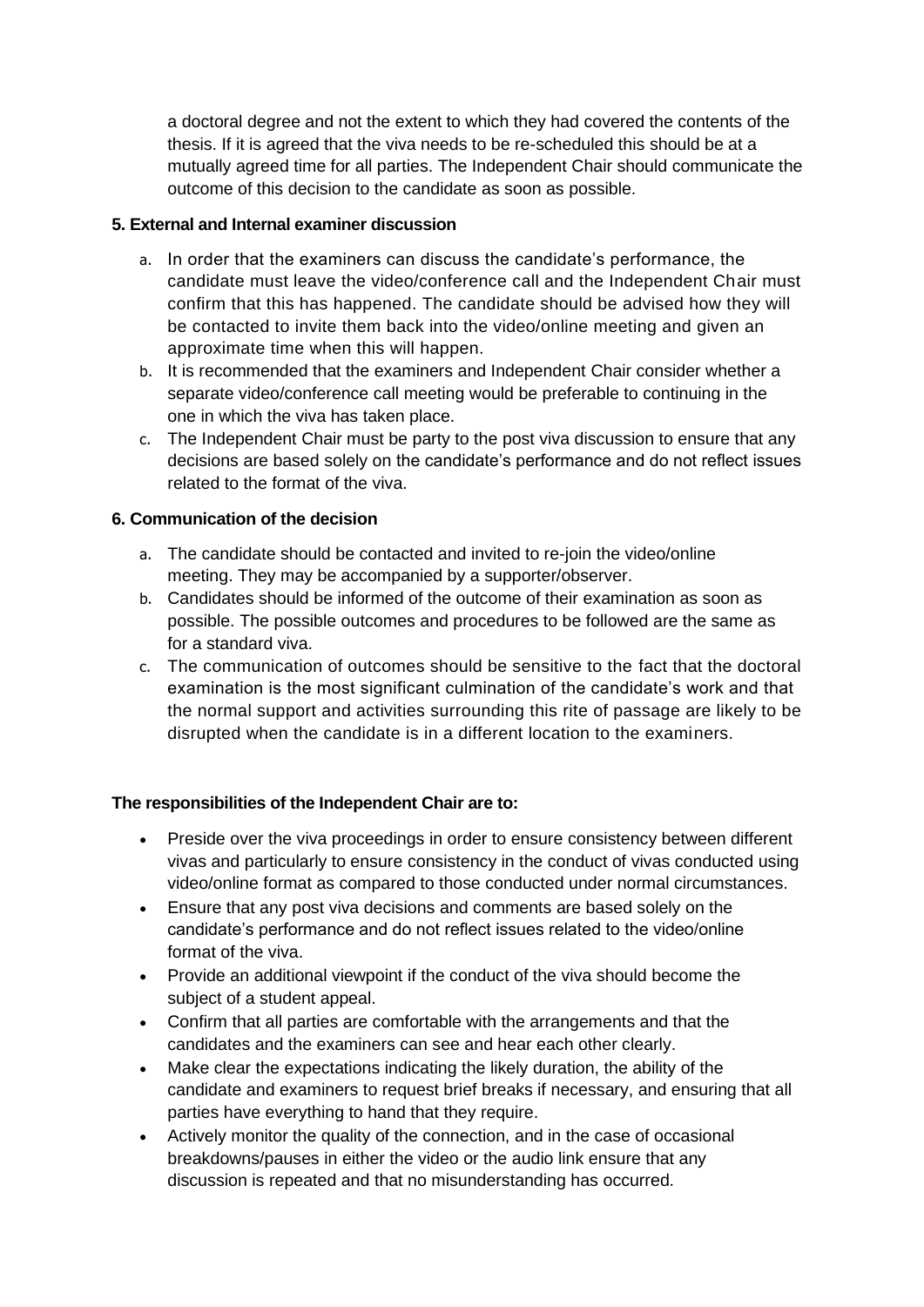• Make the decision about whether the viva continues in the event of a serious or protracted breakdown in the connection of more than 20 minutes. However, if it is clear before 20 minutes are up that re-connection cannot be made the viva should be postponed.